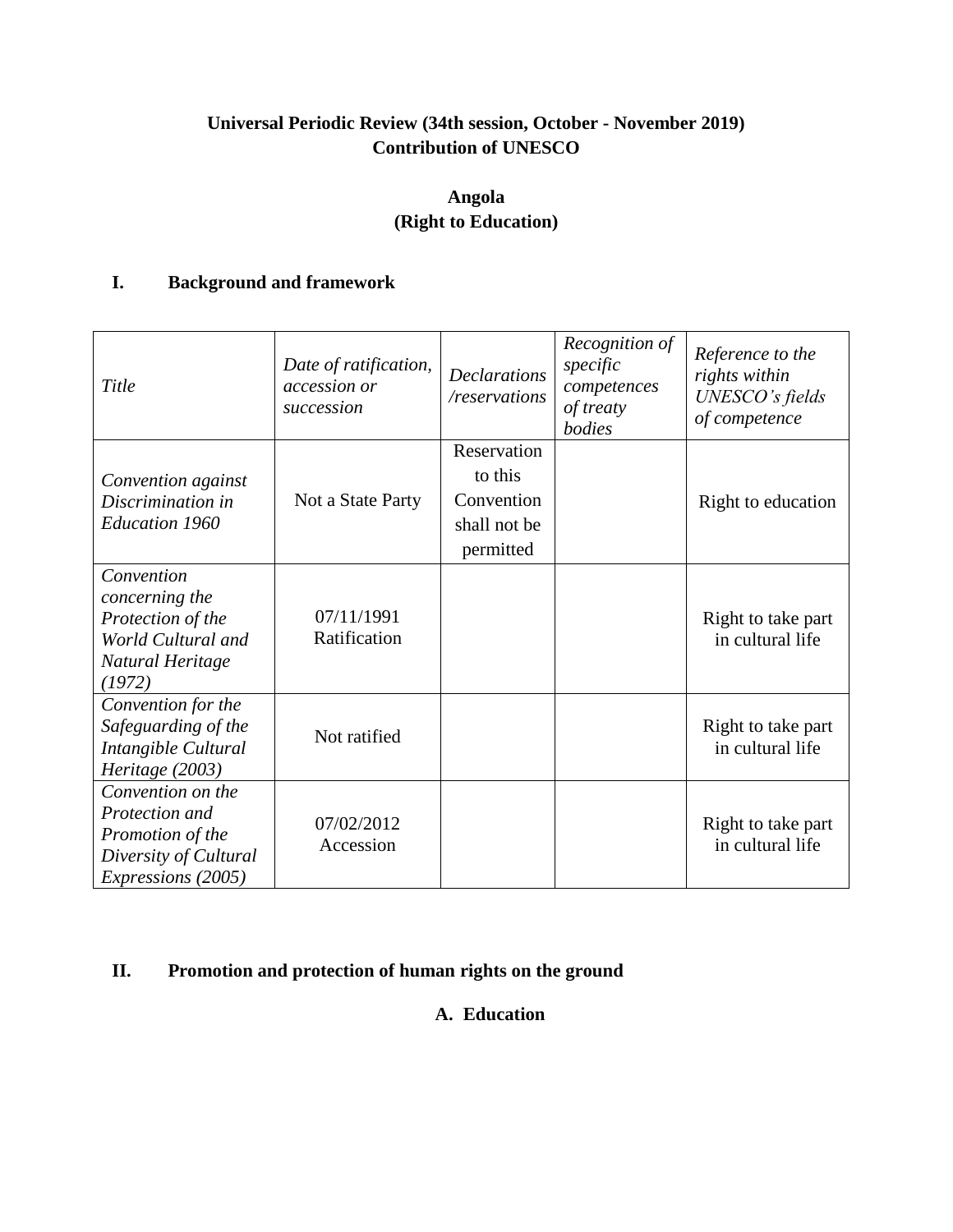1. Angola adopted a new **Constitution in February 2010**. <sup>1</sup> Replacing the Constitution of 1992, the 2010 Constitution introduced progressive changes with regard to the right to education. According to **Article 21**, one of the fundamental tasks of the State is to promote policies that ensure universal access to compulsory education. **Article 79** guarantees the right to education and stipulates that the State promotes access to literacy and education for all. **Article 80** prohibits children of school age to work and **Article 81** stipulates that the youth have special protection in the implementation of their social, economic and cultural rights with particular attention given to education and professional training. Regarding disabled people, the State promotes and supports special education and technical and vocational training (**Article 83**). According to **Article 19**, Portuguese is the official language and the State valorizes and promotes the learning and use of other Angolan languages. Moreover, the Constitution guarantees the principle of equality and nondiscrimination (**Articles 21 and 23**).

2. The **Angolan Education Law (13/01) of 31 December 2001**<sup>2</sup> instituted the reform of the educational system. It established a new system with preschool education, basic education (considered as free and compulsory education of 6 years instead of 4), secondary education with two cycles of 3 years, vocational education (professional and technical education), teacher training for preschool and basic education, adult education and higher education organized in two cycles. Freedom of charges includes institutional fees as well as schooling material (**Articles 7 & 8**). According to **Article 9** of the Education Law, teaching is provided in Portuguese. Learning in national languages can be provided and the State shall promote all conditions for its assurance

# **B. Freedom of opinion and expression**

#### Constitutional and Legislative Framework:

3. Freedom of expression and information is guaranteed under Article 40 of the Constitution of Angola.<sup>3</sup>

4. In 2017 the Social Communication Legislative Package passed into law, which includes the Press Law, Television Law, Broadcast Law, Law on Code of Conduct of Journalists, and statutes of the Angolan Regulatory Body for Social Communication (ERCA).

5. The Press Law gives the Ministry of Social Communication the authority to oversee how media organizations carry out editorial decisions, and to fine or suspend the activities of violators. It also criminalizes publication of a text or image that is "offensive to individuals"<sup>4</sup>, and can be punished under the penal code as defamation and slander, with fines. Defamation is a criminal offence under Article 199 of the Angolan Penal Code  $(2006)^5$  and shall be punished with monetary fine or imprisonment of up to two years.

 $\overline{\phantom{a}}$ <sup>1</sup><http://www.unesco.org/education/edurights/media/docs/b8b2f459c27112e80dbbce720f7c7d46ebf293d9.pdf>

<sup>2</sup> <http://www.unesco.org/education/edurights/media/docs/ab5edaf60f92b4f7e925745f909ae6a6b62bf559.pdf>

<sup>&</sup>lt;sup>3</sup> [http://www.wipo.int/wipolex/en/text.jsp?file\\_id=196467](http://www.wipo.int/wipolex/en/text.jsp?file_id=196467)

<sup>4</sup> <https://wipolex.wipo.int/en/text/220757>

 $5 \frac{\text{http://www.wipo.int/wipolex/en/text.jsp?file_id=244267}}{244267}$  $5 \frac{\text{http://www.wipo.int/wipolex/en/text.jsp?file_id=244267}}{244267}$  $5 \frac{\text{http://www.wipo.int/wipolex/en/text.jsp?file_id=244267}}{244267}$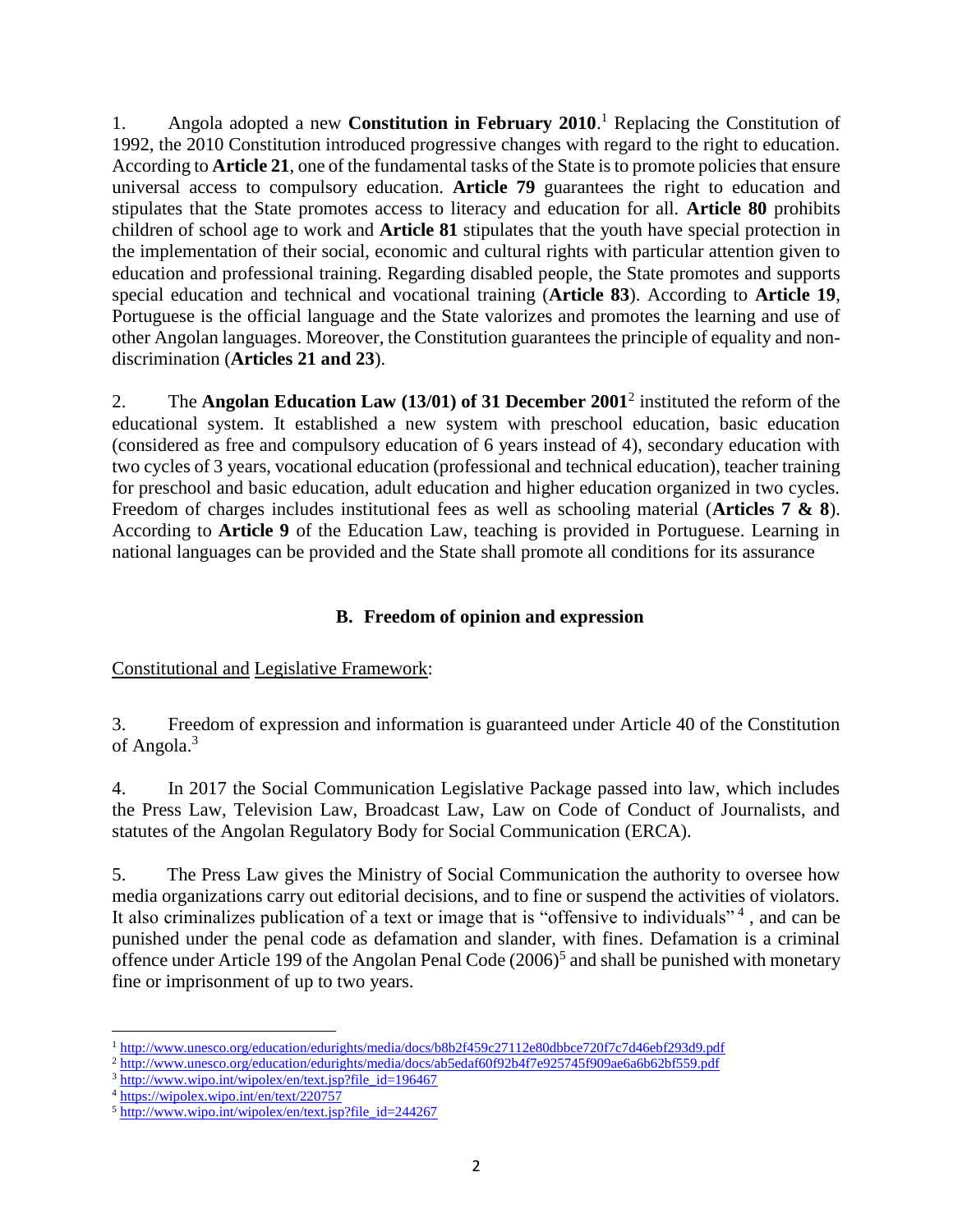6. Article 10 of the new Press Law states that "all social communication media have the responsibility of assuring citizens' rights to inform and be informed in accordance with the public interest," which enables the government to control information posted on social media or elsewhere online.

7. Angola has a freedom of information law since 2002 with the Law on Access to Administrative Documents which allows for public access to public information.

### Implementation of legislation:

8. The Angolan Institute for Communications (INACOM), reporting to the Ministry of Telecommunications and Information Technology (MTTI) of Angola sets policies and regulation for telecommunications, including licensing. The Director General of INACOM is appointed by the Ministry.<sup>6</sup>

9. The Angolan Social Communications Regulatory Body (ERCA) regulates online content. The ERCA's Governing Board is composed of 11 members - five appointed by the majority party in Parliament; three by the opposition; one by the government; and two by stakeholders in the sector.<sup>7</sup>

#### Safety of Journalists:

10. Since 2008, UNESCO has condemned the killing of one journalist in Angola. The Government has not responded to UNESCO's request, with the case still not resolved according to UNESCO records. <sup>8</sup>

#### **III. Review and specific recommendations**

#### **A. Education**

13. During the last UPR cycle, Angola was recommended to ensure broad public access to quality education, with special attention to women, girls, and those living in rural areas. Implementation of plans to tackle illiteracy and offer remedial education were encouraged. Policy framework

 The **National Development Plan for the period 2018-2022<sup>9</sup>** was approved in April 2018 and aims to: promote the social and productive integration of the most vulnerable and excluded groups; reduce social, economic, cultural and territorial asymmetries; re-adapt the institutional architecture of support of the social action of the State and support initiatives

 $\overline{\phantom{a}}$ <sup>6</sup> <https://www.itu.int/net4/itu-d/icteye/CountryProfileReport.aspx?countryID=8>

<sup>7</sup> [http://www.angop.ao/angola/en\\_us/noticias/politica/2017/7/33/Angola-ERCA-members-inauguration-tops-Parliament](http://www.angop.ao/angola/en_us/noticias/politica/2017/7/33/Angola-ERCA-members-inauguration-tops-Parliament-plenary,c0a3de16-deaf-44da-84b3-9e0b87d75b34.html)[plenary,c0a3de16-deaf-44da-84b3-9e0b87d75b34.html](http://www.angop.ao/angola/en_us/noticias/politica/2017/7/33/Angola-ERCA-members-inauguration-tops-Parliament-plenary,c0a3de16-deaf-44da-84b3-9e0b87d75b34.html)

<sup>&</sup>lt;sup>8</sup> <https://en.unesco.org/themes/safety-journalists/observatory/country/223654>

<sup>9</sup> The National Development Plan 2018-2022[. https://www.info-angola.com/attachments/article/4867/PDN%202018-](https://www.info-angola.com/attachments/article/4867/PDN%202018-2022_MASTER_vf_Volume%201_13052018.pdf) 2022 MASTER vf Volume%201 13052018.pdf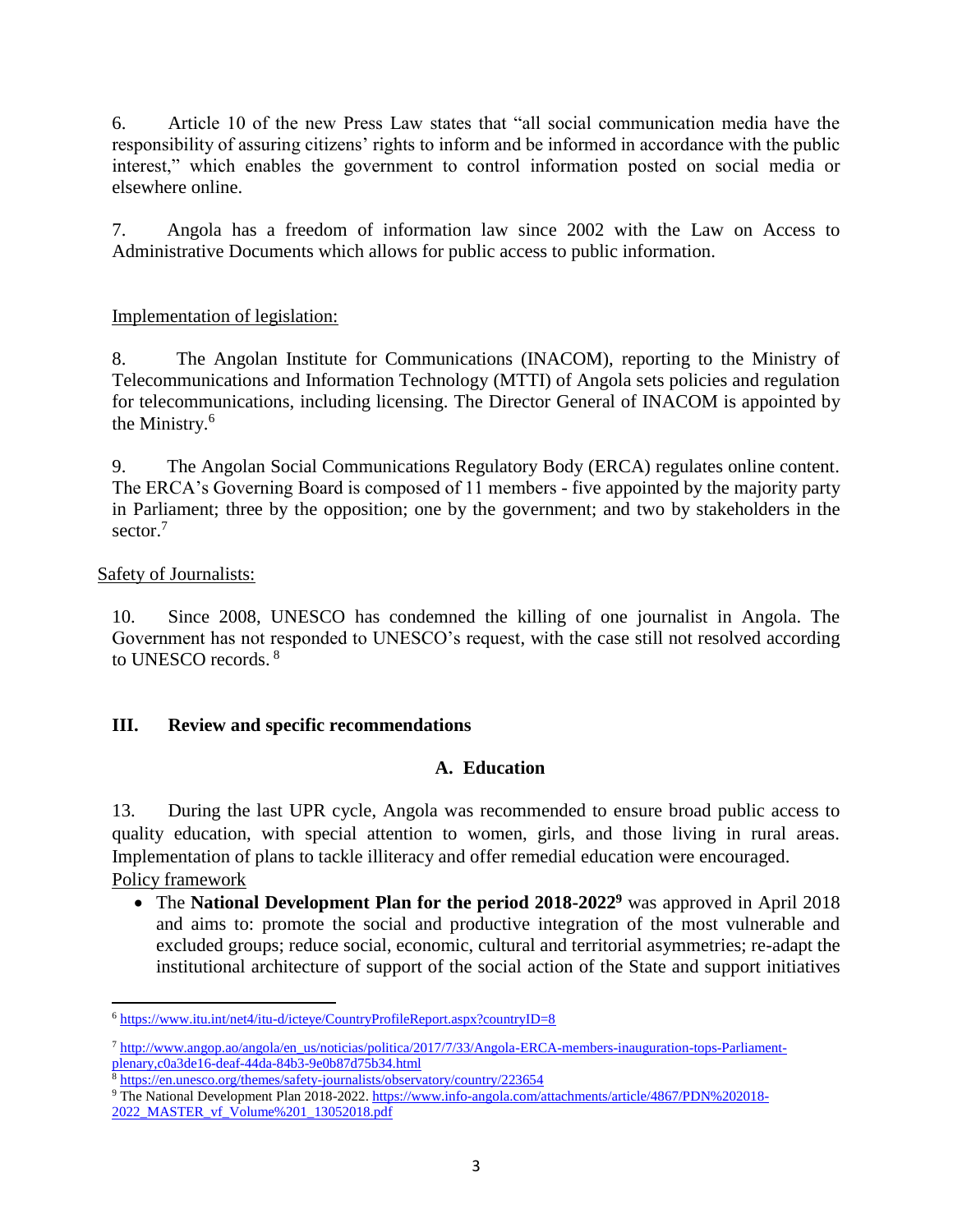that provide support for people with disabilities and their families.<sup>10</sup> With regard to education, the Plan defines various objectives to be achieved in this field.<sup>11</sup>

#### Budget

Education spending is just 2.3% of GDP in Angola.<sup>12</sup> Angola should aim to ensure that gains realized from economic growth, in particular the benefits from oil, gas and diamond industry revenues, are channeled into education.<sup>13</sup>

#### Access to education

- **The Angolan Education Law (2001)** makes primary education free and compulsory for 6 years, however the Committee on the Rights of the Child reports that in 2016 the Angolan Government adopted a basic law extending free and compulsory education to 9 years (more information is needed from the State Party to confirm). <sup>14</sup>
- The State's efforts in education and training led to a sharp increase in the gross enrolment rate in primary and secondary schools from 13.19 per cent in 2014 to 97.5 per cent in 2016.<sup>15</sup>
- The completion rates in 2015 indicate high levels of dropout, with only 60% of students completing primary school, 36% completing lower secondary school and 19% completing upper secondary school. $^{16}$

Infrastructure and teachers

- Resources have been allocated under the national budget annually for the: purchase of teaching materials and textbooks; preparation of textbooks for national languages; teacher training programmes; introduction of computer technology in schools; maintenance of schools and buildings; sports events and regulation of education activity.<sup>17</sup>
- There is still some shortfall in funding. Only 7% of primary schools had access to drinking water in 2014,<sup>18</sup> and although there has been an impressively high expansion rate of the primary teaching force, less than half of the new recruits were trained.<sup>19</sup>

# **Literacy**

 With regard to adult education, **Article 31 of the 2001 Education Law** provides that adult education through intensive or non-intensive educational methods is held in regular institutions, in military units, in urban and rural associations, and is provided by the State, individuals or State partners. Adult education focuses on the social and economic integration of the individual aged over 15 years old into the community.  $20$ 

 $\overline{\phantom{a}}$ <sup>10</sup> World Bank.<http://documents.worldbank.org/curated/en/343571531389943002/pdf/SPL-PER-Angola-May-23.pdf>

<sup>&</sup>lt;sup>11</sup> The National Development Plan 2018-2022, p. 74.

<sup>12</sup> World Bank: Angola Social Protection Public Expenditure Review, 2018. <http://documents.worldbank.org/curated/en/343571531389943002/pdf/SPL-PER-Angola-May-23.pdf>

<sup>&</sup>lt;sup>13</sup> Concluding Observations of the CRC, 2018, para 9.

[https://tbinternet.ohchr.org/\\_layouts/treatybodyexternal/Download.aspx?symbolno=CRC/C/AGO/CO/5-7&Lang=En](https://tbinternet.ohchr.org/_layouts/treatybodyexternal/Download.aspx?symbolno=CRC/C/AGO/CO/5-7&Lang=En)

<sup>&</sup>lt;sup>14</sup> CRC Summary.<https://www.ohchr.org/EN/NewsEvents/Pages/DisplayNews.aspx?NewsID=23093&LangID=E> <sup>15</sup> Concluding Observations of the CRC, 2018, para 34.

[https://tbinternet.ohchr.org/\\_layouts/treatybodyexternal/Download.aspx?symbolno=CRC/C/AGO/CO/5-7&Lang=En](https://tbinternet.ohchr.org/_layouts/treatybodyexternal/Download.aspx?symbolno=CRC/C/AGO/CO/5-7&Lang=En)

<sup>16</sup> Global Education Monitoring Report 2019, p. 290[. http://unesdoc.unesco.org/images/0026/002658/265866E.pdf](http://unesdoc.unesco.org/images/0026/002658/265866E.pdf) <sup>17</sup> Angola State Report prepared for CEDAW, 2017, para 135.

[https://tbinternet.ohchr.org/\\_layouts/treatybodyexternal/Download.aspx?symbolno=CEDAW%2fC%2fAGO%2f7&Lang=en](https://tbinternet.ohchr.org/_layouts/treatybodyexternal/Download.aspx?symbolno=CEDAW%2fC%2fAGO%2f7&Lang=en)

<sup>&</sup>lt;sup>18</sup> Global Education Monitoring Report 2017/2018, p. 378. <http://unesdoc.unesco.org/images/0025/002593/259338e.pdf>

<sup>&</sup>lt;sup>19</sup> Global Education Monitoring Report 2019, p. 216. <http://unesdoc.unesco.org/images/0026/002658/265866E.pdf>

<sup>20</sup> Unofficial translation of the Portuguese.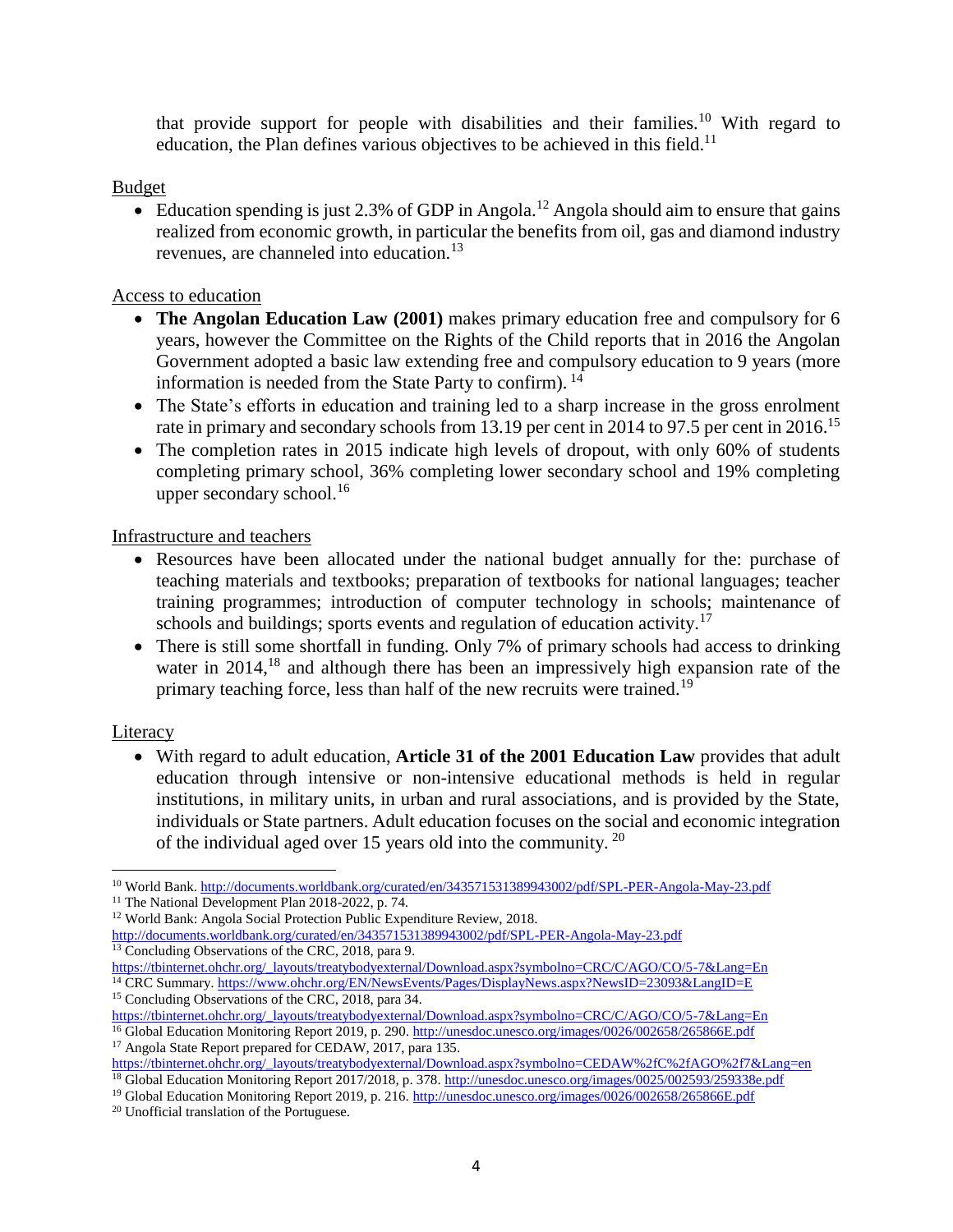• Following decades of conflict, the adult literacy rate in Angola has slowly been rising and in 2016 stood at 66%.<sup>21</sup>

#### Gender

- At primary level, the gender gap has been closing, but remains an issue of concern at the secondary level, particularly in rural areas. $^{22}$
- Using the Adjusted Gender Parity Index, completion of primary level of education stands at 0.89 AGPI, completion of lower secondary level is 0.76 AGPI and completion of upper secondary is  $0.64$  AGPI, in  $2015.<sup>23</sup>$
- Adolescent pregnancies can lead to high dropout rates among girls, and Angola currently lacks a clear policy for re-entry or law to protect pregnant girls' right to education.<sup>24</sup>

# Disabilities

- **Article 42 and 43 of the 2001 Education Law** provide for education for individuals with special needs for children and adults in state institutions, adult education institutions or any other institutions specified by the Minister of Education to this matter.<sup>25</sup>
- To promote equitable access to education the adoption and implementation of the **National Policy for Inclusive Education** is expected to benefit more than 23,000 children with disabilities by emphasizing the rights of children with disabilities to equal access to quality education and offering teacher training to help increase participation of children with disabilities in regular classes.<sup>26</sup>

Education for minority groups

- Schools are few and sometimes completely absent in regions where indigenous peoples reside. For the San minority, language becomes an added barrier to learning.<sup>27</sup>
- Birth registration and the legal requirement for all children to obtain an identification card by the age of 10 can be a practical obstacle hindering access to education for foreigners, including refugees and asylum seekers.<sup>28</sup>

#### **Specific recommendations:**

- 14. Angola should be encouraged to:
	- 1. Ratify the Convention against Discrimination in Education.
	- 2. Develop its legislative framework on education in order to guarantee the right to education for all.

- <sup>22</sup> UNICEF country programme document 2015-2019, p. 3. [https://www.unicef.org/about/execboard/files/2014-PL4-](https://www.unicef.org/about/execboard/files/2014-PL4-Angola_CPD-final_approved-EN.pdf) [Angola\\_CPD-final\\_approved-EN.pdf](https://www.unicef.org/about/execboard/files/2014-PL4-Angola_CPD-final_approved-EN.pdf)
- <sup>23</sup> Global Education Monitoring Report 2019, p. 316. http://unesdoc.unesco.org/images/0026/002658/265866E.pdf

[content/uploads/sites/19/2017/12/State-of-Worlds-Indigenous-Peoples\\_III\\_WEB2018.pdf](https://www.un.org/development/desa/indigenouspeoples/wp-content/uploads/sites/19/2017/12/State-of-Worlds-Indigenous-Peoples_III_WEB2018.pdf) <sup>28</sup> Concluding Observations of the CRC, 2018, para 34.

l <sup>21</sup> Global Education Monitoring Report 2019, p. 307. http://unesdoc.unesco.org/images/0026/002658/265866E.pdf

<sup>&</sup>lt;sup>24</sup> Human Rights Watch. [https://www.hrw.org/report/2018/06/14/leave-no-girl-behind-africa/discrimination-education-against](https://www.hrw.org/report/2018/06/14/leave-no-girl-behind-africa/discrimination-education-against-pregnant-girls-and)[pregnant-girls-and](https://www.hrw.org/report/2018/06/14/leave-no-girl-behind-africa/discrimination-education-against-pregnant-girls-and) (Accessed 3 January 2019).

<sup>25</sup> Ibid.

<sup>26</sup> UNICEF Annual Report 2017. Angola, p. 1. [https://www.unicef.org/about/annualreport/files/Angola\\_2017\\_COAR.pdf](https://www.unicef.org/about/annualreport/files/Angola_2017_COAR.pdf) <sup>27</sup> State of the World's Indigenous Peoples' Education (UN). [https://www.un.org/development/desa/indigenouspeoples/wp-](https://www.un.org/development/desa/indigenouspeoples/wp-content/uploads/sites/19/2017/12/State-of-Worlds-Indigenous-Peoples_III_WEB2018.pdf)

[https://tbinternet.ohchr.org/\\_layouts/treatybodyexternal/Download.aspx?symbolno=CRC/C/AGO/CO/5-7&Lang=En](https://tbinternet.ohchr.org/_layouts/treatybodyexternal/Download.aspx?symbolno=CRC/C/AGO/CO/5-7&Lang=En)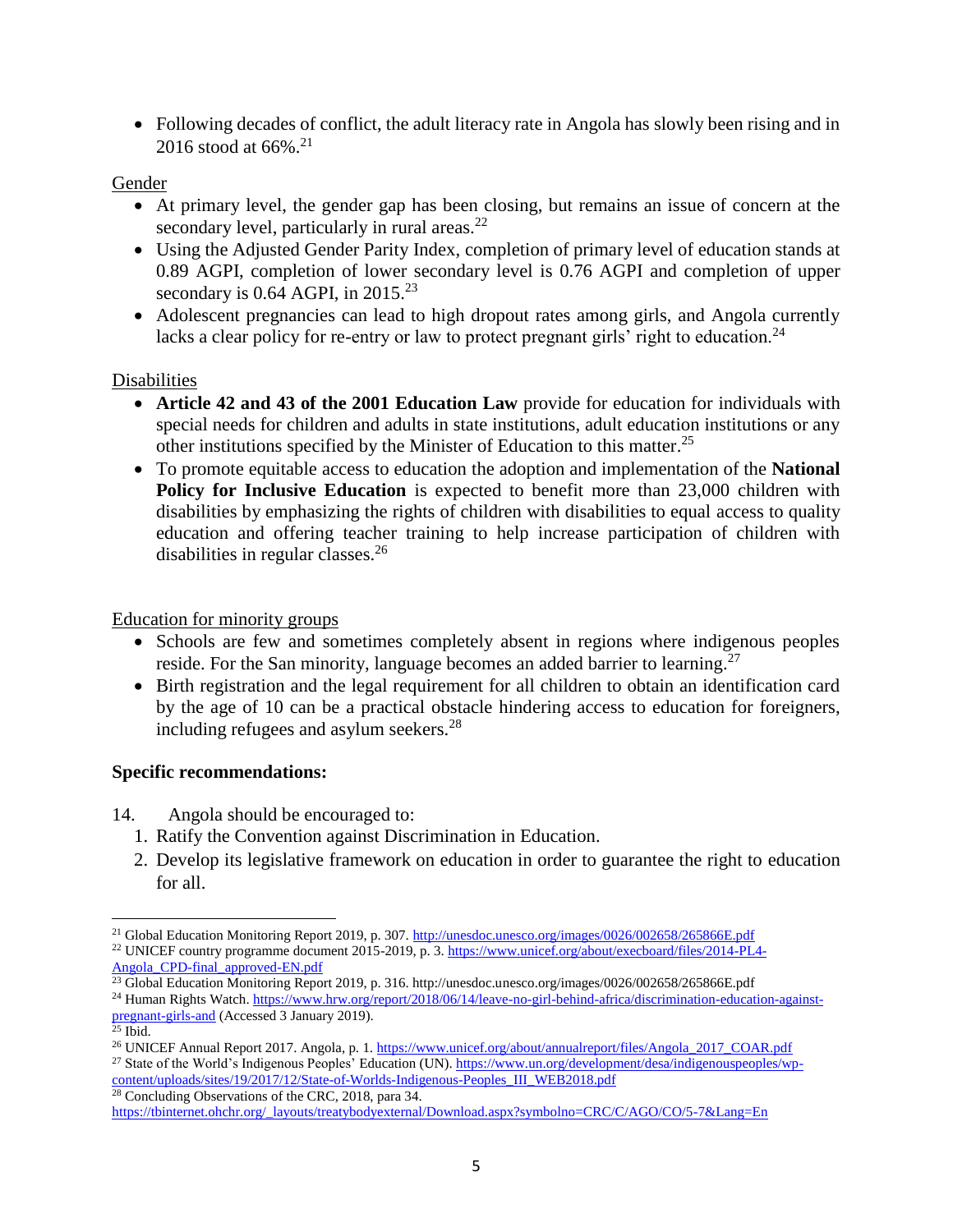- 3. Intensify its efforts to improve equal access to education for all, especially vulnerable groups such as women and girls, minorities, nomadic populations, children with special needs and those in rural areas.
- 4. Address the problem of school dropout, with special attention given to the reported reasons that girls drop out of school more often than boys, such as gender-based violence, child marriage and teenage pregnancy.<sup>29</sup>
- 5. Increase spending on education to reach the Education 2030 target of 4-6% of GDP and 15- 20% of total expenditure.
- 6. Invest further resources into improving the national literacy rate.
- 7. Submit regularly comprehensive national reports for the periodic consultations on UNESCO's education-related standard-setting instruments, and notably on the Convention against Discrimination in Education.
- 8. Share with UNESCO any relevant information to update its country profile on UNESCO's Observatory on the Right to Education.<sup>30</sup>

# **B. Freedom of opinion and expression**

15. The Government is recommended to bring its laws and practices regarding the criminalisation of publications which are "offensive to individuals" in line with international standards for press freedom and freedom of expression.<sup>31</sup>

16. The Government is recommended to decriminalize defamation and place it within a civil code that is in accordance with international standards.

17. The Government is encouraged to assess the system for issuing broadcast licenses in order to ensure that this process is transparent and independent.

18. The Government is encouraged to bring the rules regulating accreditation of journalists in line with international standards.

19. The Government is urged to investigate the case of the killed journalist, and to voluntarily report on the status of judicial follow-up to UNESCO. The Government may wish to consider taking advantage of the UN Plan of Action on the Safety of Journalists and the Issue of Impunity as a means to strengthen protection of journalists and freedom of expression.

# **C. Cultural rights**

 $\overline{\phantom{a}}$ <sup>29</sup> Ibid.

<sup>30</sup> <http://www.unesco.org/education/edurights/index.php?action=home&lng=en>

<sup>31</sup> http://ccprcentre.org/doc/ICCPR/General%20Comments/CCPR.C.GC.32 En.pdf